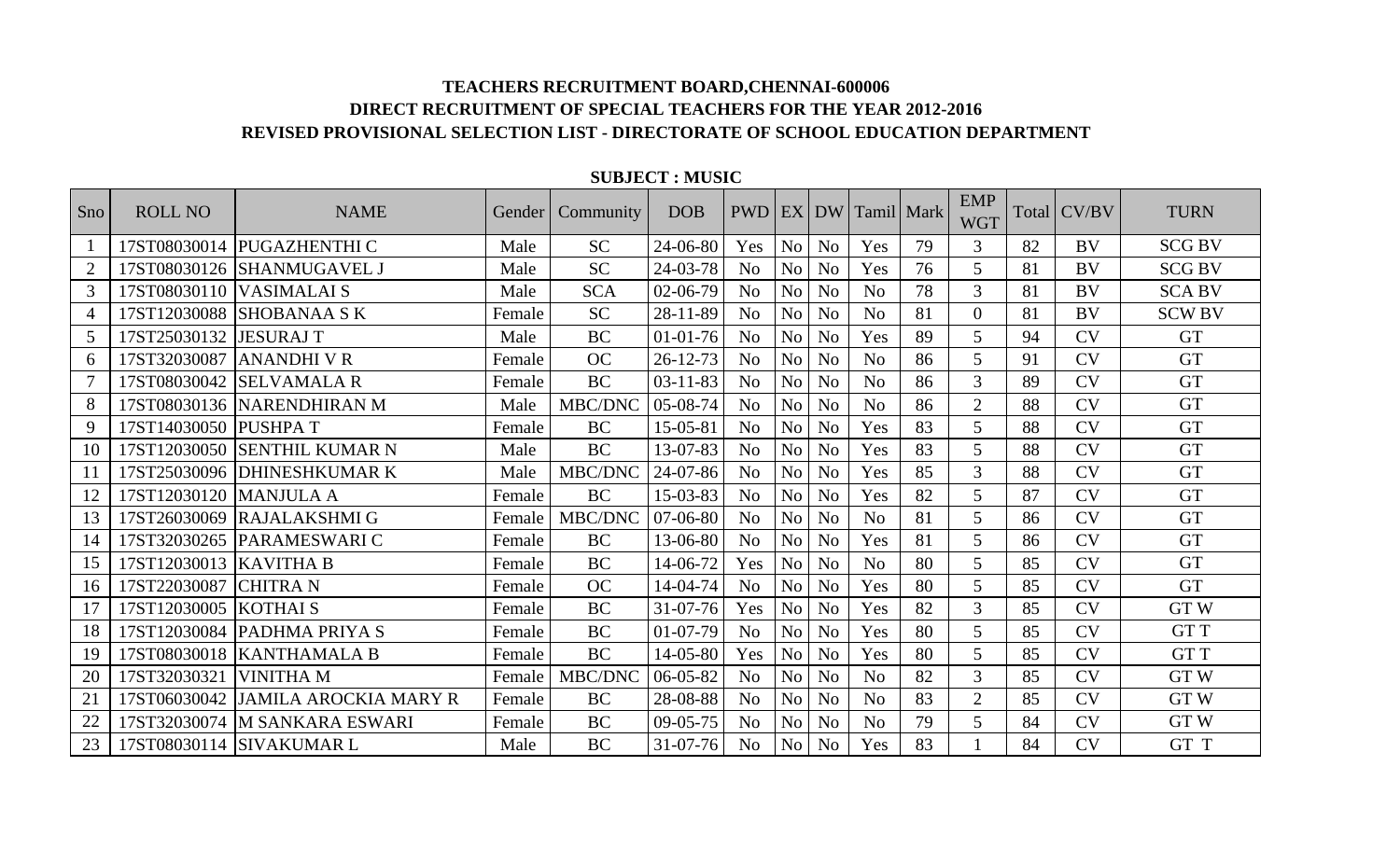| Sno | <b>ROLL NO</b>      | <b>NAME</b>                        | Gender | Community  | <b>DOB</b>     | <b>PWD</b>     |                | $EX$ DW        | Tamil Mark     |    | <b>EMP</b><br><b>WGT</b> | Total | CV/BV     | <b>TURN</b>      |
|-----|---------------------|------------------------------------|--------|------------|----------------|----------------|----------------|----------------|----------------|----|--------------------------|-------|-----------|------------------|
| 24  | 17ST02030122        | <b>RAJULIN M</b>                   | Female | MBC/DNC    | $02-05-79$     | N <sub>o</sub> | N <sub>o</sub> | N <sub>o</sub> | Yes            | 79 | 5                        | 84    | CV        | <b>GT WT</b>     |
| 25  | 17ST25030084        | <b>SIVAKUMAR V</b>                 | Male   | MBC/DNC    | 04-06-79       | N <sub>o</sub> | N <sub>o</sub> | N <sub>o</sub> | N <sub>o</sub> | 79 | 5 <sup>5</sup>           | 84    | <b>CV</b> | <b>MBC/DNC G</b> |
| 26  | 17ST16030032        | <b>GNANAVALLI G</b>                | Female | <b>BC</b>  | $10-04-80$     | N <sub>o</sub> | N <sub>o</sub> | N <sub>o</sub> | N <sub>0</sub> | 82 | $\overline{2}$           | 84    | CV        | <b>BCG</b>       |
| 27  | 17ST32030206        | <b>GOMATHY P</b>                   | Female | <b>BC</b>  | 20-06-85       | N <sub>o</sub> | N <sub>o</sub> | N <sub>o</sub> | N <sub>o</sub> | 81 | 3                        | 84    | <b>CV</b> | <b>BCG</b>       |
| 28  | 17ST06030027        | <b>GANESH B</b>                    | Male   | <b>BC</b>  | $30 - 05 - 87$ | N <sub>o</sub> | N <sub>o</sub> | N <sub>o</sub> | Yes            | 83 |                          | 84    | <b>CV</b> | <b>BCG</b>       |
| 29  | 17ST32030127        | <b>BALAJI G</b>                    | Male   | <b>BC</b>  | 26-04-77       | N <sub>o</sub> | N <sub>o</sub> | N <sub>o</sub> | N <sub>o</sub> | 78 | 5 <sup>5</sup>           | 83    | <b>CV</b> | <b>BCG</b>       |
| 30  | 17ST25030069        | <b>SUMATHIP</b>                    | Female | MBC/DNC    | 15-06-81       | N <sub>o</sub> | N <sub>o</sub> | N <sub>o</sub> | Yes            | 78 | 5 <sup>5</sup>           | 83    | <b>CV</b> | MBC/DNC G        |
| 31  | 17ST25030057        | <b>VEERAMANIS</b>                  | Male   | <b>BC</b>  | $11 - 11 - 81$ | N <sub>o</sub> | N <sub>o</sub> | N <sub>o</sub> | Yes            | 80 | 3                        | 83    | <b>CV</b> | <b>BCG</b>       |
| 32  | 17ST32030124        | <b>MEGAVANNAN A</b>                | Male   | <b>BC</b>  | $10-02-82$     | N <sub>o</sub> | N <sub>o</sub> | N <sub>o</sub> | Yes            | 78 | 5                        | 83    | <b>CV</b> | <b>BCG</b>       |
| 33  | 17ST08030124        | <b>SAKTHIS</b>                     | Female | <b>ST</b>  | $08 - 01 - 83$ | N <sub>o</sub> | N <sub>o</sub> | N <sub>o</sub> | N <sub>o</sub> | 80 | 3                        | 83    | <b>CV</b> | ST G T*          |
| 34  | 17ST12030087        | ISRIRANJANI R                      | Female | <b>MBC</b> | $01-07-86$     | N <sub>o</sub> | N <sub>o</sub> | N <sub>o</sub> | N <sub>o</sub> | 78 | 5 <sup>5</sup>           | 83    | <b>CV</b> | MBC/DNC G        |
| 35  | 17ST25030152        | <b>VIJAYAVALLI V</b>               | Female | <b>BC</b>  | $27-03-63$     | N <sub>o</sub> | N <sub>o</sub> | N <sub>o</sub> | N <sub>o</sub> | 82 | $\Omega$                 | 82    | <b>CV</b> | <b>BCW</b>       |
| 36  | 17ST32030072        | <b>VIJAYAPANDIAN S</b>             | Male   | MBC/DNC    | 06-07-78       | N <sub>o</sub> | N <sub>o</sub> | N <sub>o</sub> | Yes            | 77 | 5                        | 82    | <b>CV</b> | <b>MBC/DNC G</b> |
| 37  | 17ST26030068        | <b>MANOHAR C</b>                   | Male   | MBC/DNC    | $10-05-79$     | N <sub>o</sub> | N <sub>o</sub> | N <sub>o</sub> | Yes            | 77 | 5 <sup>5</sup>           | 82    | <b>CV</b> | MBC/DNC G        |
| 38  | 17ST12030140        | <b>SARATHBABU B B</b>              | Male   | <b>BC</b>  | $12 - 05 - 81$ | N <sub>o</sub> | N <sub>o</sub> | N <sub>o</sub> | N <sub>0</sub> | 79 | 3                        | 82    | <b>CV</b> | <b>BCG</b>       |
| 39  | 17ST08030099        | <b>ASUVINI R B</b>                 | Female | <b>BC</b>  | 07-09-82       | N <sub>o</sub> | N <sub>o</sub> | N <sub>o</sub> | N <sub>0</sub> | 77 | 5                        | 82    | <b>CV</b> | <b>BCW</b>       |
| 40  | 17ST25030158        | <b>VIJAYA S</b>                    | Female | <b>BC</b>  | 15-04-85       | N <sub>o</sub> | N <sub>o</sub> | No             | Yes            | 79 | 3                        | 82    | <b>CV</b> | BC G T           |
| 41  | 17ST22030100 SUBA N |                                    | Female | <b>BC</b>  | 26-06-87       | N <sub>0</sub> | N <sub>o</sub> | N <sub>o</sub> | N <sub>o</sub> | 79 | $\overline{3}$           | 82    | <b>CV</b> | <b>BCW</b>       |
| 42  |                     | 17ST22030140   BANUMATHI S         | Female | MBC/DNC    | 08-06-75       | N <sub>0</sub> | N <sub>o</sub> | N <sub>o</sub> | N <sub>o</sub> | 76 | 5                        | 81    | <b>CV</b> | <b>MBC/DNC G</b> |
| 43  | 17ST22030003        | <b>PRABAS</b>                      | Female | <b>BC</b>  | $12 - 10 - 75$ | Yes            | N <sub>o</sub> | N <sub>o</sub> | N <sub>o</sub> | 76 | 5                        | 81    | <b>CV</b> | <b>BCW</b>       |
| 44  |                     | 17ST08030102 RENGA BAKYA LAXMI C N | Female | MBC/DNC    | $01 - 03 - 81$ | N <sub>o</sub> | N <sub>o</sub> | N <sub>o</sub> | N <sub>o</sub> | 78 | 3                        | 81    | <b>CV</b> | MBC/DNC G        |
| 45  | 17ST25030136        | <b>VANAJA K</b>                    | Female | MBC/DNC    | 12-04-82       | N <sub>o</sub> | N <sub>o</sub> | N <sub>o</sub> | Yes            | 76 | 5                        | 81    | <b>CV</b> | <b>MBC/DNC G</b> |
| 46  |                     | 17ST14030033 SUNDARRAJAN P S       | Male   | <b>BC</b>  | 17-03-84       | N <sub>o</sub> | N <sub>o</sub> | N <sub>o</sub> | N <sub>o</sub> | 79 | $\overline{2}$           | 81    | <b>CV</b> | <b>BCG</b>       |

#### **SUBJECT : MUSIC**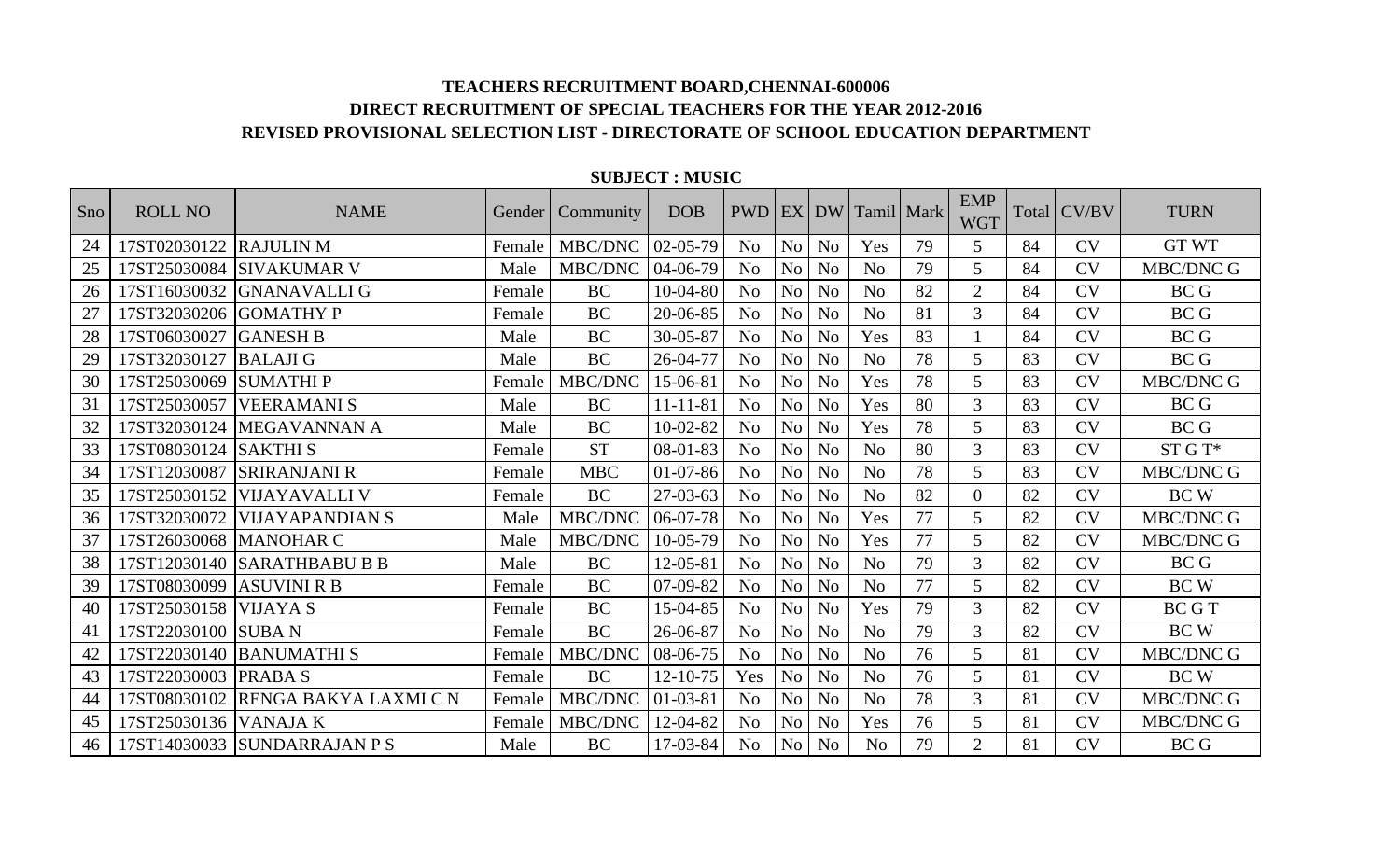| Sno | <b>ROLL NO</b> | <b>NAME</b>                     | Gender | Community  | <b>DOB</b>     | <b>PWD</b>     |                | EX DW          | Tamil   Mark   |    | <b>EMP</b><br><b>WGT</b> | Total | CV/BV     | <b>TURN</b>       |
|-----|----------------|---------------------------------|--------|------------|----------------|----------------|----------------|----------------|----------------|----|--------------------------|-------|-----------|-------------------|
| 47  | 17ST22030141   | <b>JEYSIP</b>                   | Female | MBC/DNC    | $11 - 07 - 84$ | N <sub>o</sub> | N <sub>o</sub> | N <sub>o</sub> | Yes            | 79 | $\overline{2}$           | 81    | CV        | MBC/DNC W         |
| 48  | 17ST12030163   | <b>SHRIDEVI A</b>               | Female | <b>BC</b>  | $05-04-79$     | N <sub>0</sub> | N <sub>o</sub> | N <sub>o</sub> | Yes            | 75 | $5^{\circ}$              | 80    | CV        | <b>BCGT</b>       |
| 49  | 17ST12030071   | <b>SELVIK</b>                   | Female | <b>BC</b>  | 15-06-80       | N <sub>0</sub> | N <sub>o</sub> | N <sub>o</sub> | Yes            | 75 | $5^{\circ}$              | 80    | CV        | <b>BCGT</b>       |
| 50  | 17ST12030170   | <b>SEMMALAR M</b>               | Female | <b>BC</b>  | 19-12-82       | N <sub>o</sub> | N <sub>o</sub> | No             | Yes            | 75 | $5^{\circ}$              | 80    | <b>CV</b> | <b>BC WT</b>      |
| 51  | 17ST14030041   | <b>SRILAKSHMI M</b>             | Female | MBC/DNC    | 20-04-84       | N <sub>o</sub> | N <sub>o</sub> | No             | Yes            | 75 | 5 <sup>5</sup>           | 80    | <b>CV</b> | MBC/DNC G T       |
| 52  | 17ST29030027   | THIYAGARAJAN R                  | Male   | <b>BC</b>  | $31 - 05 - 76$ | N <sub>o</sub> | N <sub>o</sub> | No             | N <sub>o</sub> | 74 | $5^{\circ}$              | 79    | <b>CV</b> | <b>BCG</b>        |
| 53  | 17ST12030125   | <b>GAJALAKSHMI M</b>            | Female | MBC/DNC    | 13-06-80       | N <sub>o</sub> | N <sub>o</sub> | N <sub>o</sub> | N <sub>o</sub> | 74 | $5^{\circ}$              | 79    | <b>CV</b> | MBC/DNC W         |
| 54  | 17ST29030014   | ICHIDAMBARAM V                  | Female | <b>SC</b>  | $20 - 04 - 81$ | N <sub>o</sub> | N <sub>o</sub> | No             | No             | 74 | $5^{\circ}$              | 79    | <b>CV</b> | SC <sub>G</sub>   |
| 55  | 17ST22030109   | <b>JOSEPHINE AMALI S</b>        | Female | BC         | 11-05-82       | N <sub>o</sub> | N <sub>o</sub> | No             | Yes            | 77 | $\overline{2}$           | 79    | <b>CV</b> | <b>BC WT</b>      |
| 56  | 17ST22030155   | <b>DHANALAKSHMIM</b>            | Female | <b>SC</b>  | 15-01-83       | N <sub>o</sub> | N <sub>o</sub> | N <sub>o</sub> | N <sub>o</sub> | 74 | 5                        | 79    | <b>CV</b> | SC <sub>G</sub>   |
| 57  | 17ST22030091   | <b>SIVAPRABHA M</b>             | Female | MBC/DNC    | 14-04-86       | N <sub>o</sub> | N <sub>o</sub> | No             | N <sub>o</sub> | 76 | $\overline{3}$           | 79    | <b>CV</b> | <b>MBC/DNC W</b>  |
| 58  | 17ST08030104   | <b>ANUSHA S</b>                 | Female | <b>SC</b>  | 10-09-88       | N <sub>o</sub> | N <sub>o</sub> | No             | N <sub>o</sub> | 76 | $\overline{3}$           | 79    | <b>CV</b> | SC <sub>G</sub>   |
| 59  | 17ST25030142   | <b>ILAKKIYA P</b>               | Female | <b>SC</b>  | $02-07-90$     | N <sub>o</sub> | N <sub>o</sub> | No             | N <sub>o</sub> | 77 | $\overline{2}$           | 79    | <b>CV</b> | SC <sub>W</sub>   |
| 60  | 17ST29030017   | ISIVARAMAN D                    | Male   | <b>BC</b>  | 05-06-72       | N <sub>o</sub> | N <sub>o</sub> | N <sub>o</sub> | N <sub>o</sub> | 76 | $\overline{2}$           | 78    | <b>CV</b> | <b>BCG</b>        |
| 61  | 17ST06030053   | JAMUNABANU A                    | Female | <b>BCM</b> | $30 - 05 - 80$ | N <sub>o</sub> | N <sub>o</sub> | No             | Yes            | 73 | $5^{\circ}$              | 78    | <b>CV</b> | <b>BCM GT</b>     |
| 62  | 17ST02030010   | <b>HARIDOSS P</b>               | Male   | <b>SC</b>  | $04 - 09 - 81$ | Yes            | N <sub>o</sub> | N <sub>o</sub> | Yes            | 73 | 5                        | 78    | <b>CV</b> | SC <sub>G</sub>   |
| 63  | 17ST06030046   | <b>VIJAYARANI V</b>             | Female | <b>SC</b>  | 14-05-82       | Yes            | N <sub>o</sub> | No             | Yes            | 73 | 5                        | 78    | <b>CV</b> | SC <sub>G</sub>   |
| 64  | 17ST02030053   | <b>MARY CHITRA S</b>            | Female | MBC/DNC    | 23-04-83       | N <sub>o</sub> | N <sub>o</sub> | No             | Yes            | 73 | 5                        | 78    | <b>CV</b> | MBC/DNC G T       |
| 65  | 17ST08030140   | <b>KRISHNAKUMAR R</b>           | Male   | <b>SC</b>  | 22-04-84       | N <sub>o</sub> | N <sub>o</sub> | No             | Yes            | 75 | $\overline{3}$           | 78    | <b>CV</b> | <b>SCGT</b>       |
| 66  | 17ST06030080   | <b>SARANYA A</b>                | Female | MBC/DNC    | 04-03-86       | N <sub>o</sub> | N <sub>o</sub> | No             | Yes            | 75 | $\overline{3}$           | 78    | <b>CV</b> | <b>MBC/DNC WT</b> |
| 67  | 17ST14030001   | <b>DEEPIKAM</b>                 | Female | <b>SCA</b> | 03-05-94       | Yes            | N <sub>o</sub> | No             | Yes            | 76 | $\overline{2}$           | 78    | <b>CV</b> | <b>SCAWT</b>      |
| 68  | 17ST12030031   | <b>INDUMATHI K</b>              | Female | MBC/DNC    | 20-05-82       | N <sub>o</sub> | N <sub>o</sub> | No             | N <sub>o</sub> | 72 | 5                        | 77    | <b>CV</b> | MBC/DNC W         |
| 69  |                | 17ST08030054 MUTHUSEETHAKKATHIS | Male   | <b>BCM</b> | $01 - 02 - 72$ | N <sub>o</sub> | N <sub>o</sub> | N <sub>o</sub> | N <sub>o</sub> | 71 | 5 <sup>5</sup>           | 76    | <b>CV</b> | <b>BCM G</b>      |

#### **SUBJECT : MUSIC**